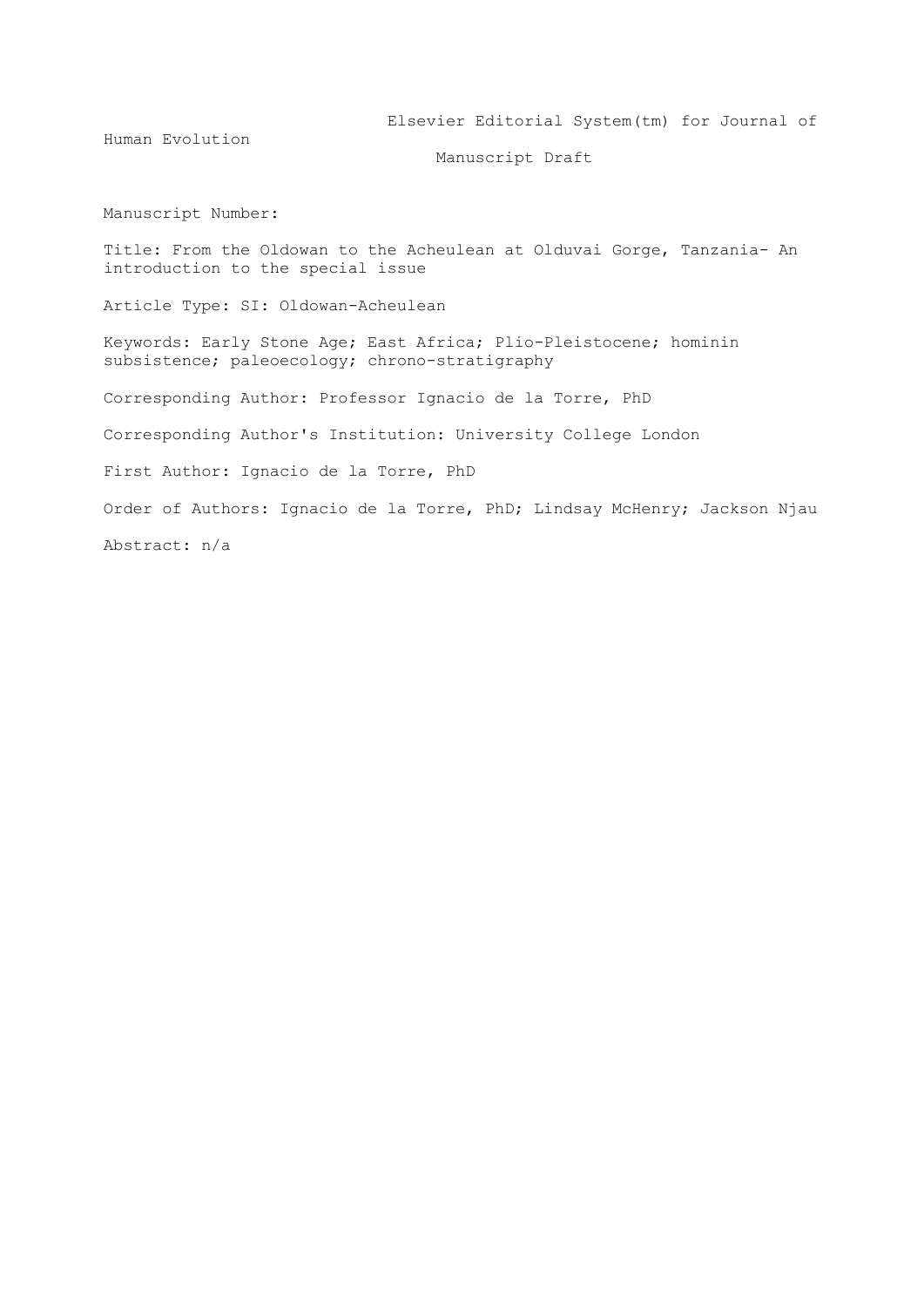# **From the Oldowan to the Acheulean at Olduvai Gorge, Tanzania– An introduction to the special issue**

Ignacio de la Torre<sup>1\*</sup>, Lindsay McHenry<sup>2</sup> and Jackson Njau<sup>3,4</sup>

 Institute of Archaeology, University College London, 31-34 Gordon Square, WC1H 0PY London, United Kingdom

 Department of Geosciences, University of Wisconsin-Milwaukee, 3209 N. Maryland Ave., Milwaukee, WI 53211, USA

<sup>3</sup> Department of Earth and Atmospheric Sciences, Indiana University, 1001 E 10th Street, Bloomington, IN 47405, USA

<sup>4</sup> Stone Age Institute, 1392 W Dittemore Rd., Gosport, IN 47433, USA

\* Corresponding author: I. de la Torr[e i.torre@ucl.ac.uk](mailto:i.torre@ucl.ac.uk)

**Keywords**: Early Stone Age; East Africa; Plio-Pleistocene; hominin subsistence; paleoecology; chrono-stratigraphy

#### **Introduction**

Even before setting foot at Olduvai Gorge, Louis Leakey was certain that he would find handaxes there (Leakey, 1951: 3). Apparently, he did so on the very first day of the 1931 expedition, the first that Louis Leakey ever conducted at Olduvai. More unexpectedly, Louis Leakey also found an archaic, handaxe-free industry in the lower beds of Olduvai (Leakey et al., 1931), which then he formally termed Oldowan (Leakey, 1936). In one way or another, all studies on the transition from the Oldowan to the Acheulean in East Africa and elsewhere, stem from Louis Leakey's (e.g., 1936, 1951) initial reports at Olduvai, the first site where a stratigraphic sequence showed that handaxes emerged after a core-and-flake technology.

And such studies are many, among which Mary Leakey's (1971) '*Olduvai Gorge. Volume 3*' stands out as the pivotal work that shaped the empirical, methodological and conceptual frameworks of the Oldowan-Acheulean transition. Leakey (1971) reported on excavations that were methodologically exemplary, and produced painstaking descriptions of lithic assemblages to characterise the Oldowan, the Acheulean and the transitional industries between the two cultures (i.e., Developed Oldowan A and B), within well-constrained geological contexts. The superb quality of Leakey's (1971) analysis and publication, combined with the wealth of the archaeological record in Beds I and II (with abundant, well-preserved, high-density, stratified assemblages), and the radiometric control over the age of the sites (which placed the earliest handaxes in Middle Bed II at around 1.4 ma), made Olduvai Gorge the world's reference for the emergence of the Acheulean in the following decades (see review by de la Torre and Mora, 2014).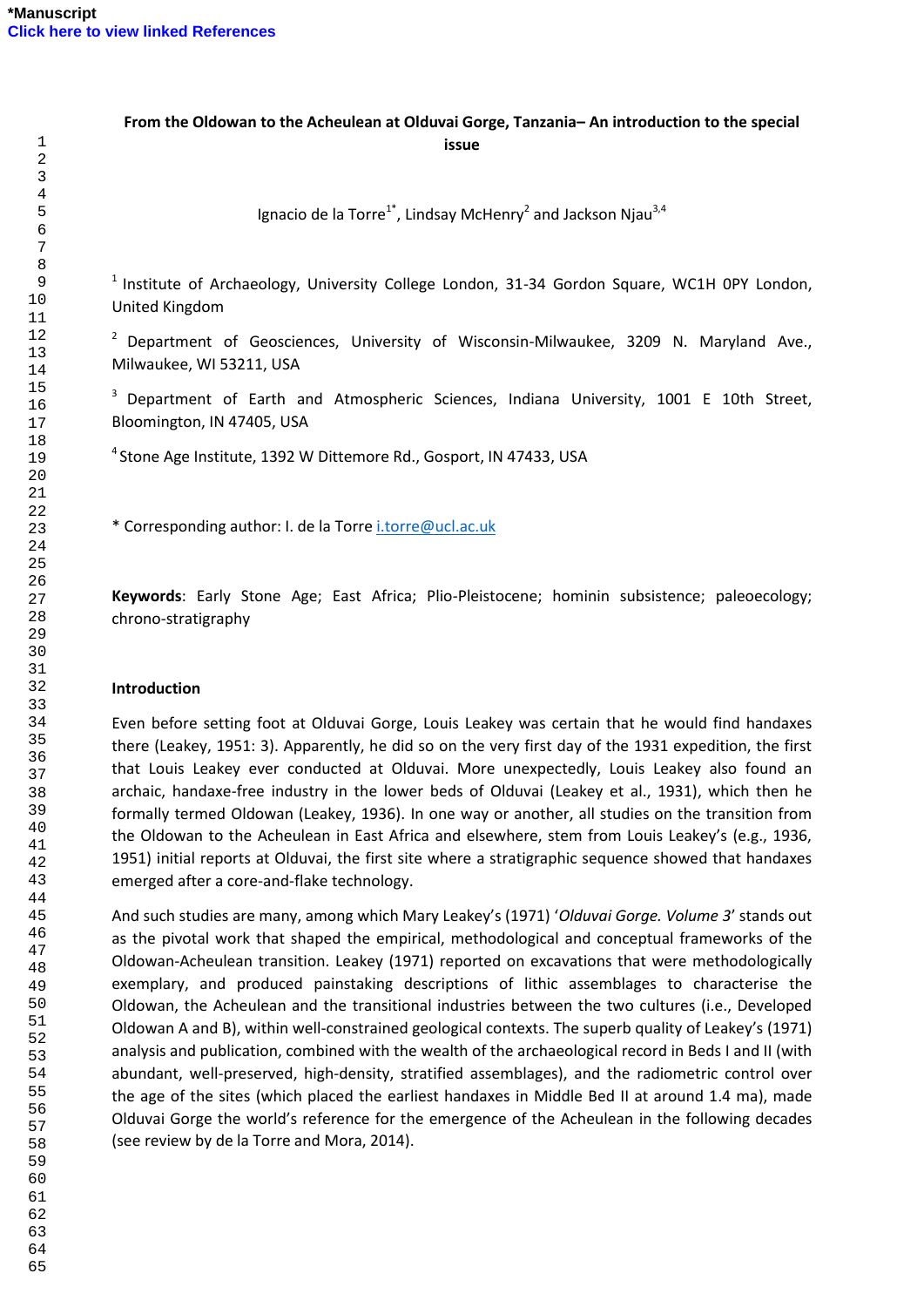Although the relevance of Leakey's (1971) monograph can never be stressed enough, most subsequent discussions of the Oldowan-Acheulean transition did not involve first-hand reanalysis of the Olduvai collections, and some which did include a study of the original materials (e.g., de la Torre and Mora, 2005), highlighted problems that were unsolvable without renewed archaeological excavations at Olduvai. In this context, the Olduvai Geochronology Archaeology Project (OGAP) commenced fieldwork at Olduvai in 2008, and over the past decade has focused most of its efforts on gaining a better understanding of the geology, chronology, paleoecology and archaeology of Olduvai Bed II. During this phase of the project, OGAP's overarching aims (see details in de la Torre et al., 2012) have included an investigation of the ecological adaptations of late Oldowan and early Acheulean hominins, their technological skills and subsistence strategies, and a refinement of the chrono-stratigraphic framework in which such patterns unravelled.

As one of the major transitions in human evolution, it is exciting times for those interested in the origins of the Acheulean and the evolutionary and cognitive patterns associated with the emergence of this technology (de la Torre, 2016). Recent findings suggest that handaxes may have appeared elsewhere in East Africa at around 1.76 ma (Lepre et al., 2011; Beyene et al., 2013), and thus the Olduvai Acheulean is not the earliest. Nevertheless, the quality and quantity of its archaeological record, and the existence of Oldowan sites that are stratigraphically succeeded by Acheulean assemblages, still guarantee a pivotal role for Olduvai in the discussion of the transition. Proof of this is the renewed fieldwork interest in the Middle and Upper Bed II archaeological sequence (e.g., Dominguez-Rodrigo et al., 2014, 2017) which, in addition to the data presented in this special issue by OGAP, should contribute to shape a modern view of the origins of the Acheulean at Olduvai Gorge.

## **Materials and methods**

This special issue compiles results of fieldwork by OGAP between 2008 and 2016, in which we conducted at least one field season annually and, in some years (2014 and 2015), two field seasons. Most of these eleven fieldwork seasons focused on a specific stratigraphic interval of the Olduvai Pleistocene sequence, that which captures the local transition from the Oldowan to the Acheulean between Lower and Upper Bed II, and involved the excavation of 57 trenches. OGAP's field strategy has combined the excavation of large trenches in some sites with high density of material –following Leakey's (1971) approach–, with the landscape perspective inaugurated at Olduvai in 1989 by the Olduvai Landscape Paleoanthropology Project (OLAPP) (Blumenschine and Masao, 1991), and based on the excavation of randomly-placed trenches that sample targeted stratigraphic intervals. However, while Bed I and Lowermost Bed II contain stratigraphic layers that can be laterally followed across large extensions of Olduvai Gorge (Hay, 1976), the overlying stratigraphic units are more locally restricted, therefore limiting the paleogeographic range available for OGAP's random trenching, which is often limited to sampling within each of the outcrop localities defined by the Leakeys. Excavations between 2009-2016 focused on the eastern shoreline of the Olduvai paleolake, particularly at archaeological localities EF-HR, HWK EE, HWK E, FLK, FC (East and West) and MNK (Figure 1A), and sampled the top of Lower Bed II, throughout Middle Bed II, and the lower part of Upper Bed II (Figure 1B).

Apart from an overview of OGAP's research aims (de la Torre et al., 2012), digital mapping initiatives of the gorge (Jorayev et al., 2016) and geochemical correlations (McHenry et al., 2016), this special issue is the first publication that presents a systematic account of OGAP's investigations. With the exception of two papers based on assemblages excavated by Mary Leakey (Proffitt, 2018; Pante and de la Torre, 2018), all articles in this volume use OGAP's materials as the main data source. Papers on the stratigraphy and geochronology of Bed II (McHenry and Stanistreet, 2018; Stanistreet et al.,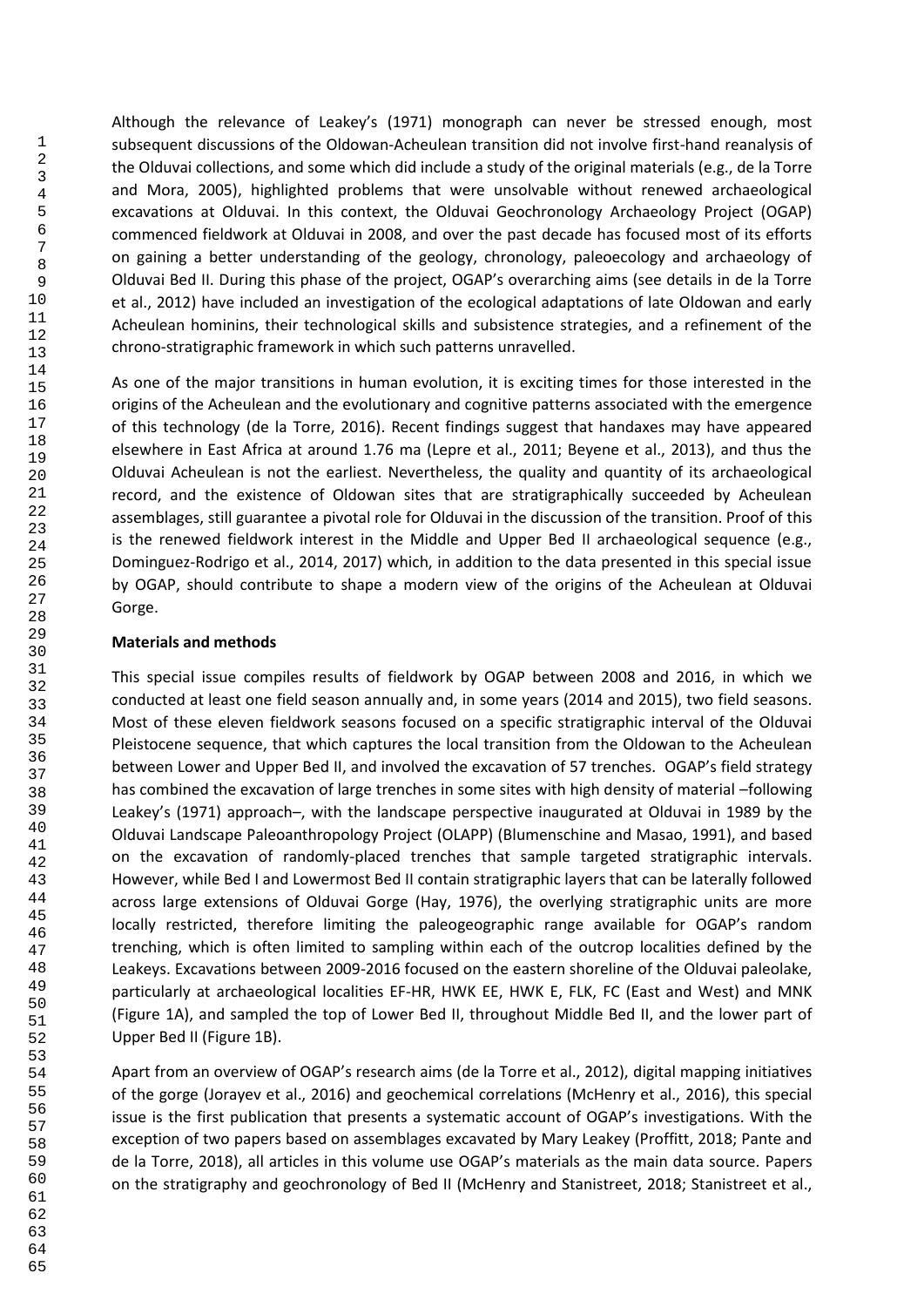2018) compile data obtained from all trenches excavated, plus additional information from natural outcrop logging and surveys. Papers on the paleoecological reconstruction of Bed II (Prassack et al., 2018; Bibi et al., 2018; Uno et al., 2018) also use all OGAP's materials (i.e., all fossils from 57 trenches through Bed II) as the main dataset, which in this case deserves special mention as they are almost exclusively assemblages derived from excavation, rather than surface collection. One of the papers on the archaeological record (McHenry and de la Torre, 2018) also includes materials from several of the localities sampled by OGAP, but the rest (de la Torre and Mora, 2018a, b; de la Torre et al., 2018a, b; Pante et al., 2018; Rivals et al., 2018; Arroyo and de la Torre, 2018) focus on two of the archaeological sites excavated by OGAP, namely HWK EE and EF-HR.

The rationale behind this variable selection of materials lies on the scale of analysis for each of the research questions discussed in this special issue. The geochronological and stratigraphic studies seek to clarify site correlations and present sedimentary and erosive dynamics through the sequence, and the papers on paleoecology investigate stability versus change of the paleoenvironmental context in which the Oldowan-Acheulean transition took place. Diachronic patterns are consubstantial to these lines of enquiry and therefore the entire OGAP Bed II dataset up to 2016 was considered.

Concerning the archaeological study, OGAP's current strategy is to report on full assemblages, rather than presenting preliminary accounts of unfinished excavations or a partial analysis of selected elements of some particular archaeological collections. This perspective precludes presenting here the archaeological results for the entire OGAP dataset, and we chose instead to focus on two key Olduvai paleoanthropological localities and their surroundings. The HWK EE site is stratigraphically located in the transition between Lower and Middle Bed II, and is one of the latest Oldowan sites at Olduvai, at  $\sim$ 1.7 ma. EF-HR sits in Upper Bed II at  $\sim$ 1.4 ma, and the abundance of handaxes at the site points at an unequivocally Acheulean character for the assemblage. These two sites were selected for large-scale excavations and publication in this special issue because they are in the stratigraphic endpoints of the interval under study and, in addition, they are some of the most productive assemblages in the entire Olduvai sequence. This provides the unique opportunity to develop a comparative framework to interpret changes in faunas, paleoenvironments, and stone tools, and to contextualise such framework within a detailed chronostratigraphic background provided by the tephrostratigraphic and high-resolution sedimentary studies presented in this volume.

The 16 papers that follow cover a wide range of disciplines and expertise, including tephrostratigraphy, sedimentology, micromorphology, diatoms, stable isotopes, phytoliths, vertebrate systematics, tooth wear, archaeological conservation, taphonomy, zooarchaeology, stone tool technology, lithic use wear, spatial analysis and geostatistics. They involve 29 different contributors from research centres in 11 countries. While all papers aim to present discussions relevant to broad paleoanthropological questions, there is also a deliberate emphasis on the production of data-rich articles, where pictures, illustrations, diagrams and supplementary online material (interactive models of excavations in HWK EE and EF-HR, and 3D reconstructions of outcrops, archaeological units and artefacts) play an essential role.

In summary, the substantial sample excavated across one very specific stratigraphic interval, the wide range of expertise dedicated to investigate one particular research problem, and the importance given to the presentation of raw data from entire assemblages, construct a piece of reference for the study of the Oldowan-Acheulean transition at Olduvai, and produce an empirical corpus and a methodological framework that can now be used by other researchers.

#### **Results**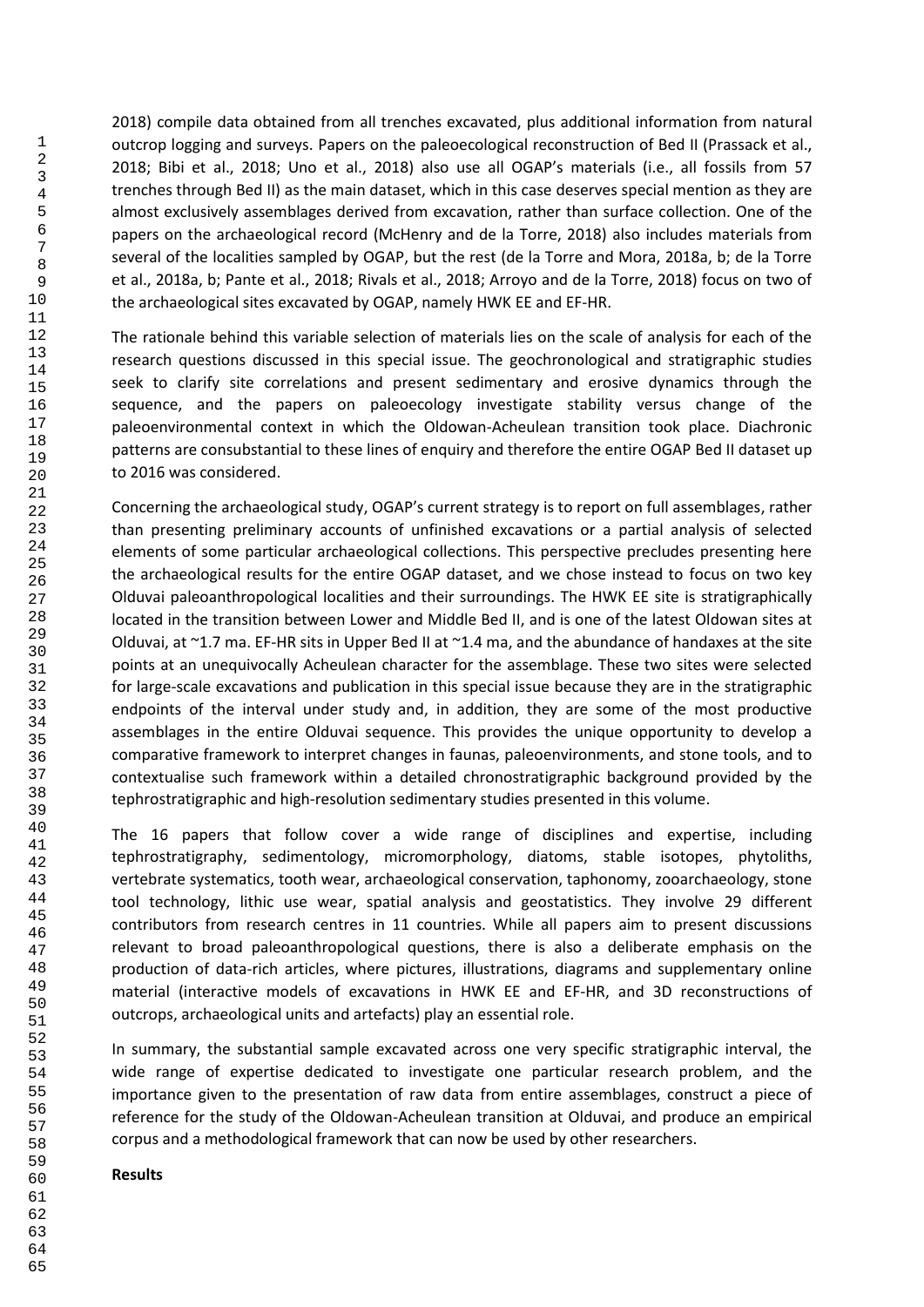## *The chrono-stratigraphic framework*

Bed II records a more complicated depositional and erosive history than Bed I (Hay, 1976), and the use of tuffs as stratigraphic markers is hindered by lateral discontinuities and the reworking and alteration of volcanic glass, which also makes dating of Bed II less precise than that of Bed I (Deino, 2012). McHenry and Stanistreet (2018) recalibrate previous radiometric dates for Bed II, and use mineralogical and geochemical fingerprints of tuffs to constrain the Bed II stratigraphy.

Their results are particularly relevant to pin down the appearance of first handaxes at Olduvai, as they position new Acheulean findings at FLK West (Diez-Martin et al., 2015) in Middle Bed II rather than in Lower Bed II (Uribelarrea et al., 2017). McHenry and Stanistreet (2018) also report that EF-HR sits above the level of Tuff IIC instead of below (Hay, 1976), which therefore locates the site in Upper Bed II, rather than in Middle Bed II (Leakey, 1971). A revised stratigraphic framework for Bed II is presented by Stanistreet et al. (2018), who use a sequence stratigraphy approach to distinguish five major sequences bounded by deeply incised discontinuities. This perspective justifies the redefinition of the Lower to Middle Bed II boundary above the Lemuta Member (McHenry et al., 2016) instead of in Tuff IIA (Leakey, 1971), enables the identification of lake para-sequences throughout Bed II, and describes the significant erosive processes that have led to previous misplacements of early Acheulean occurrences (Stanistreet et al., 2018).

# *Paleoecology of Bed II*

Whether or not the technological transition between the Oldowan and the Acheulean can be associated with paleoecological changes across the Olduvai basin is one of the key questions investigated in this special issue. Papers on bird (Prassack et al., 2018), fish and large mammal (Bibi et al., 2018) communities, and on isotope and wear of mammal teeth (Uno et al., 2018), use the same scale of analysis (i.e., three fossil assemblages that include all materials from the 57 excavated trenches separated by stratigraphic intervals: see Figure 1B) to address this question, so that results from each proxy can be consistently compared.

Variation in bird communities from Oldowan (Assemblage IIA) to Acheulean (Assemblages IIB and IIC) units suggests an increasing expansion of grasslands and open woodlands, and a more open and drier environment than in Lowermost Bed II (Prassack et al., 2018). Fish and large mammal communities (Bibi et al., 2018) support that open and seasonal grassland habitats dominated in the three assemblages, but do not record any major turnover across the sequence; the Olduvai paleoenvironmental settings remained open and dry throughout Bed II (Bibi et al., 2018). Assemblage IIB sees a decrease in the number of  $C_3$  and mixed feeders, and an increase on the abrasiveness of the diet (Uno et al., 2018). Nonetheless, both stable isotopes and tooth wear analyses report no major changes in hydrology and vegetation across the sequence (Uno et al., 2018), and thus support results by Bibi et al. (2018) on the structural continuity of large mammal communities.

# *Archaeological contexts*

The Oldowan site of HWK EE was discovered and originally excavated by Mary Leakey, but she never published her work at this locality. Pante and de la Torre (2018) analyse the rich fossil and stone tool assemblage excavated by Leakey, and contextualise it within recent fieldwork at HWK EE. New excavations at the site are detailed by de la Torre et al. (2018a), who describe the stratigraphic and paleoecological settings of HWK EE, and discuss formation processes of the assemblage. With a large fossil and lithic assemblage straddling the Lower to Middle Bed II boundary, HWK EE was deposited in a river and marshy wetland freshwater environment, with both grass and trees nearby. The fossil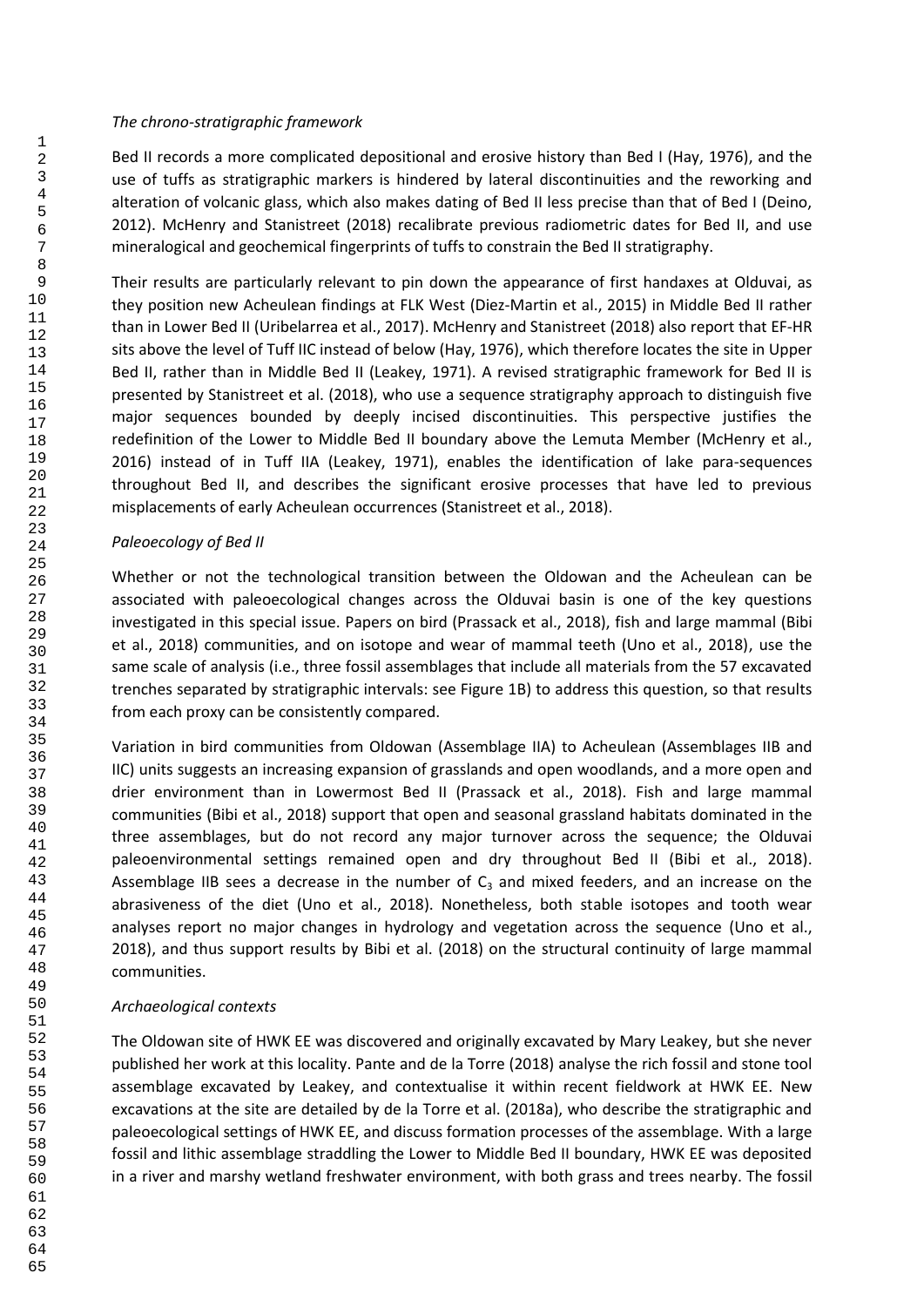and lithic deposit contains a multi-layered stack of archaeological units that show variable degrees of human activity and disturbance by water, which contributed to the formation of the assemblage alongside other agents such as hominins, crocodiles and mammal carnivores (de la Torre et al., 2018a).

Fieldwork in the EF-HR complex (de la Torre et al., 2018b) included excavations in twelve trenches that covered around 1 km<sup>2</sup> across which the same handaxe-bearing stratigraphic unit can be traced. Early Acheulean activity is pervasive within the sampled area, but conspicuous differences in the density of archaeological materials are observed across the paleolandscape. Stone artefacts are highly clustered around the main EF-HR trench, which was situated in the deepest part of an incised valley and which contained a stable water source with trees probably adjacent to it, in a generally open environment with grasses (de la Torre et al., 2018b). Possible scenarios explaining the large stone tool accumulation around the main trench are explored by de la Torre and Wehr (2018), who discuss the role of post-depositional processes and conclude that fluvial erosion and re-deposition played a significant part in shaping the configuration of the archaeological assemblage.

# *Carnivore- hominin interactions*

HWK EE may represent one of the last appearances of *Homo habilis* at Olduvai, and the large fossil assemblage recovered from the site enables discussions on seasonality (Rivals et al., 2018) and the feeding behaviour of hominins and carnivores (Pante and de la Torre, 2018; Pante et al., 2018). Tooth wear and stable isotope data indicate that, while there are no significant changes in bulk diet or hydroclimate between the lower (Lemuta) and upper (Lower Augitic Sandstone; LAS) deposits, differences exist in the vegetation consumed by HWK EE ungulates (Rivals et al., 2018). These authors thus suggest that the LAS deposits were accumulated mostly during relatively dry periods, in which grasses were less readily available than in Lemuta, and grazing animals may have been more stressed nutritionally.

Hominins are inferred to have broken most of the limb bones at HWK EE, although both hominins and carnivores had some access to flesh (Pante and de la Torre, 2018). Hominins obtained substantial amounts of flesh and marrow from smaller mammals, but they scavenged much of their animal foods from carnivores (Pante et al., 2018). The contribution of both hominins and carnivores to the formation of the bone assemblage at EF-HR is also attested (de la Torre et al., 2018b), although in this case the fragmentary condition of fossils does not allow for discussions on the character of such interaction.

# *Technological strategies*

Potential diachronic patterns within the Oldowan at Olduvai Gorge are discussed by Proffitt (2018), who studies lithic assemblages excavated by Leakey (1971) from Bed I and the lower part of Bed II. According to Proffitt (2018), technological differences between the classic Oldowan and the Developed Oldowan A are not significant enough to warrant the separation proposed by Leakey (1971) between the two facies, and he attributes the perceived differences to raw material availability and use. De la Torre and Mora (2018a) study the large lithic assemblage unearthed by OGAP at HWK EE, and are less confident than Proffitt (2018) about the absence of marked technotypological differences between the classic and the late Oldowan, although the expediency and low skill shown in core-reduction methods shared in both periods is also emphasized (de la Torre and Mora, 2018a; Pante and de la Torre, 2018).

While Proffitt (2018), de la Torre and Mora (2018a) and Pante and de la Torre (2018) deal with assemblages placed stratigraphically before the first Large Cutting Tools (LCTs) are found in the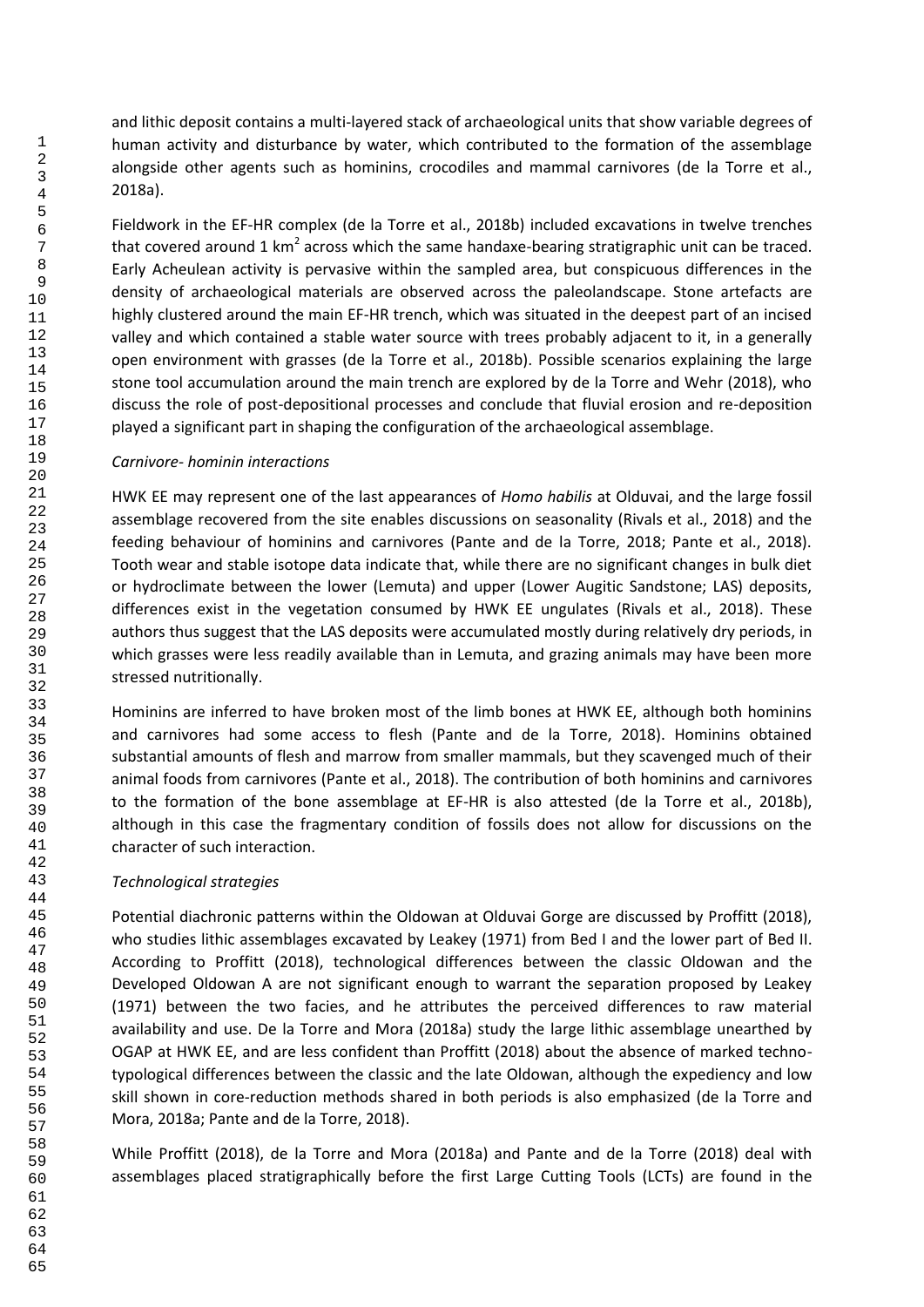Olduvai sequence (McHenry and Stanistreet, 2018; Stanistreet et al., 2018), the technological analysis of EF-HR (de la Torre and Mora, 2018b) presents a snapshot of what an uncontested early Acheulean assemblage was like after Tuff IIC, i.e., once LCTs had appeared at Olduvai in post-Tuff IIB contexts. De la Torre and Mora (2018b) highlight the shortness and discontinuity of shaping processes and the lack of planform and biconvex symmetry in the LCT production. However, they also emphasize the existence of standardized procedural patterns, fixed technical rules and particular mental templates that indicate a structured technological behaviour during the early Acheulean.

Apart from the obvious differences in tool-types and flaking/ shaping techniques between Oldowan (HWK EE) and Acheulean (EF-HR) assemblages (de la Torre and Mora, 2018a, b), further comparisons can be made in other technological categories such as percussive artefacts (Arroyo and de la Torre, 2018), and in raw material procurement (McHenry and de la Torre, 2018). Arroyo and de la Torre (2018) describe techno-typological macroscopic features and microscopic use-wear of pounding tools at EF-HR and HWK EE, and conclude that the Oldowan battered assemblage reflects a wider range of tasks than in the Acheulean site. McHenry and de la Torre (2018) discuss raw material sourcing and use collections from several of the localities sampled by OGAP to propose a classification protocol of Olduvai Bed II rock types, which is then applied to the entire assemblages of HWK EE and EF-HR. They conclude that late Oldowan hominins from HWK EE selected preferentially raw materials according to blank shape and suitability of natural angles for flaking, rather than based on rock texture. In contrast, early Acheulean hominins at EF-HR showed no clear selectivity in blanks for small core debitage, but preferred high-quality raw materials for LCT production.

# **From the Oldowan to the Acheulean at Olduvai Gorge**

The breadth of papers in this special issue attempts to attain an updated, comprehensive view of geochronological, paleoenvironmental and behavioural patterns associated with the transition from the Oldowan into the Acheulean at Olduvai. According to the results presented in this special issue, the earliest Acheulean appeared at Olduvai after Tuff IIB in Middle Bed II, at around ~1.66 ma, and core-and-flake assemblages devoid of handaxes are confined to the pre-Tuff IIB sequence (McHenry and Stanistreet, 2018; Stanistreet et al., 2018). Similarity of core reduction methods across Bed I and pre-Tuff IIB assemblages indicate continuity of flaking techniques in classic and late Oldowan sites, although raw material (Proffitt, 2018) and tool-type differences (de la Torre and Mora, 2018) are observed between the pre-Lemuta (i.e. Bed I and Lowermost Bed II) and those assemblages originally termed Developed Oldowan A by Leakey (1971).

While the composition of bird assemblages seems to change after Lowermost Bed II (Prassack et al., 2018), substantial changes in large mammal communities are only detected between Middle Bed I and the sequence above (Bibi et al., 2018). Hydrology and vegetation remained similar between the top of lower Bed II and Upper Bed II (Uno et al., 2018), and large-mammal communities underwent no substantial changes during this period (Bibi et al., 2018), although seasonal paleoecological variations are detected locally (Rivals et al., 2018). Therefore, neither variations observed between classic and late Oldowan assemblages, nor the major technological change from the Oldowan to the Acheulean, can be readily associated with major faunal turnovers at Olduvai. Environments were open across the area sampled by OGAP in the eastern side of the Olduvai paleolake (Bibi et al., 2018; Prassack et al., 2018; Uno et al., 2018), with archaeological sites such as HWK EE (de la Torre et al., 2018a) and EF-HR (de la Torre et al., 2018b) near watercourses with some tree cover.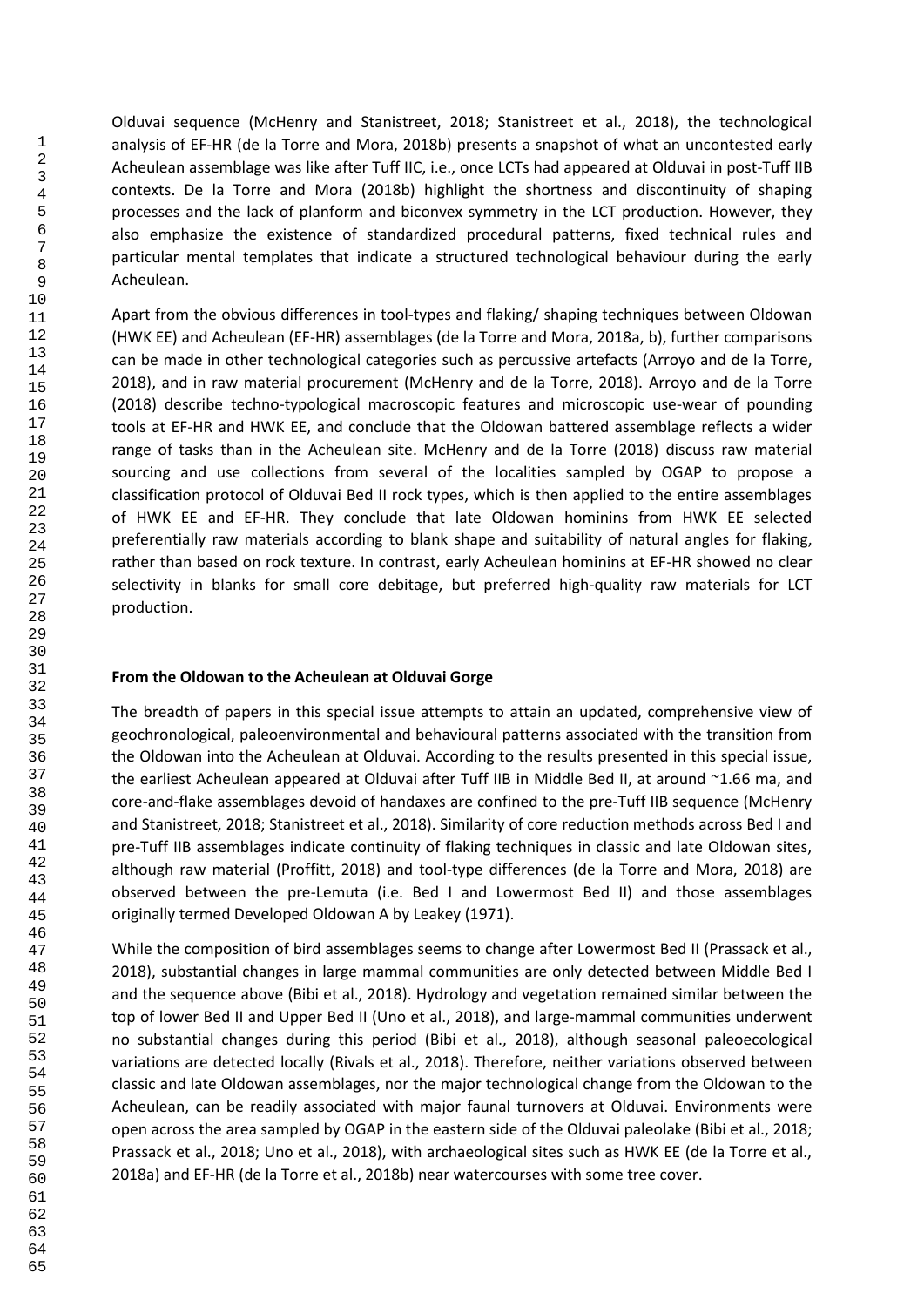HWK EE hominins acquired meat and marrow mainly through scavenging (Pante and de la Torre, 2018; Pante et al., 2018) and sourced raw materials locally (McHenry and de la Torre, 2018), which they used in flaking (de la Torre and Mora, 2018a) and pounding (Arroyo and de la Torre, 2018) activities. At ~1.7 ma, HWK EE is one of the latest Oldowan sites at Olduvai, but the distinctiveness of its technology with respect to previous Oldowan assemblages (de la Torre and Mora, 2018a) does not herald the technological change brought about with the Acheulean. Approximately 300,000 years apart, EF-HR suggests that by  $^{\sim}1.4$  ma LCT production was a usual technical behaviour which followed well-established procedural patterns (de la Torre and Mora, 2018b), using high-quality raw materials (McHenry and de la Torre, 2018) that led to substantial concentrations of stone tools in particular areas of the landscape (de la Torre et al., 2018b; de la Torre and Wehr, 2018).

HWK EE and EF-HR represent the endpoints of the stratigraphic interval that capture the Oldowan-Acheulean transition at Olduvai, and potentially also the emergence of *Homo erectus* and the disappearance of *Homo habilis* (Leakey, 1975). By describing these sites in detail here, and presenting the geochronological and paleoecological setting of this transition, we aim to establish the features that define each technocomplex, and their paleonvironmental background. OGAP has also conducted substantial excavations in the stratigraphic interval between those two endpoints, and archaeological results of such fieldwork will be presented in future years.

## **Acknowledgements**

Our thanks to the contributors to this special issue for their hard work and commitment to make it happen. We are also thankful to Mark Teaford and the many external reviewers of the papers in this special issue for their feedback. Special mention deserves Sarah Elton, whose dedication went far beyond what we expected from a journal editor. Our deep appreciation goes to Rob Blumenschine and Fidelis Masao (co-directors of OLAPP) for their support during the early stages of the project. We also thank Felista Mangalu (Natural History Museum of Arusha) and John Paresso (Olduvai Gorge station) for their logistical assistance. We are grateful for their contribution during excavation, laboratory and conservation work to all Tanzanian assistants and Tanzanian and foreign students and graduates, particularly to Norah Moloney (manuscript editing), Carmen Martin Ramos (finds processing), Goodluck Peter, Agustino Venance, Abel Lukas, Adrian Arroyo and Tomos Proffitt (trench supervision), Lekipa Lekaya (fieldwork assistance), Daniel Mainoya (conservation), and to the late John Msafiri, Richard Bakari and Jesuit Temba. OGAP fieldwork was authorised by the Tanzanian Commission for Science and Technology (COSTECH), the Ngorongoro Conservation Area Authority, and the Department of Antiquities. Major funding from the National Science Foundation (BCS-0852292) and the European Research Council (Starting Grants-283366) is gratefully acknowledged. Further acknowledgements are given at the end of each contribution to this special issue.

#### **References**

Arroyo, A., de la Torre, I., 2018. Pounding tools in HWK EE and EF-HR (Olduvai Gorge, Tanzania). Percussive activities in the Oldowan-Acheulean transition. J. Hum. Evol.

Beyene, Y., Katoh, S., WoldeGabriel, G., Hart, W.K., Uto, K., Sudo, M., Kondo, M., Hyodo, M., Renne, P.R., Suwa, G., Asfaw, B., 2013. The characteristics and chronology of the earliest Acheulean at Konso, Ethiopia. PNAS 110, 1584-1591.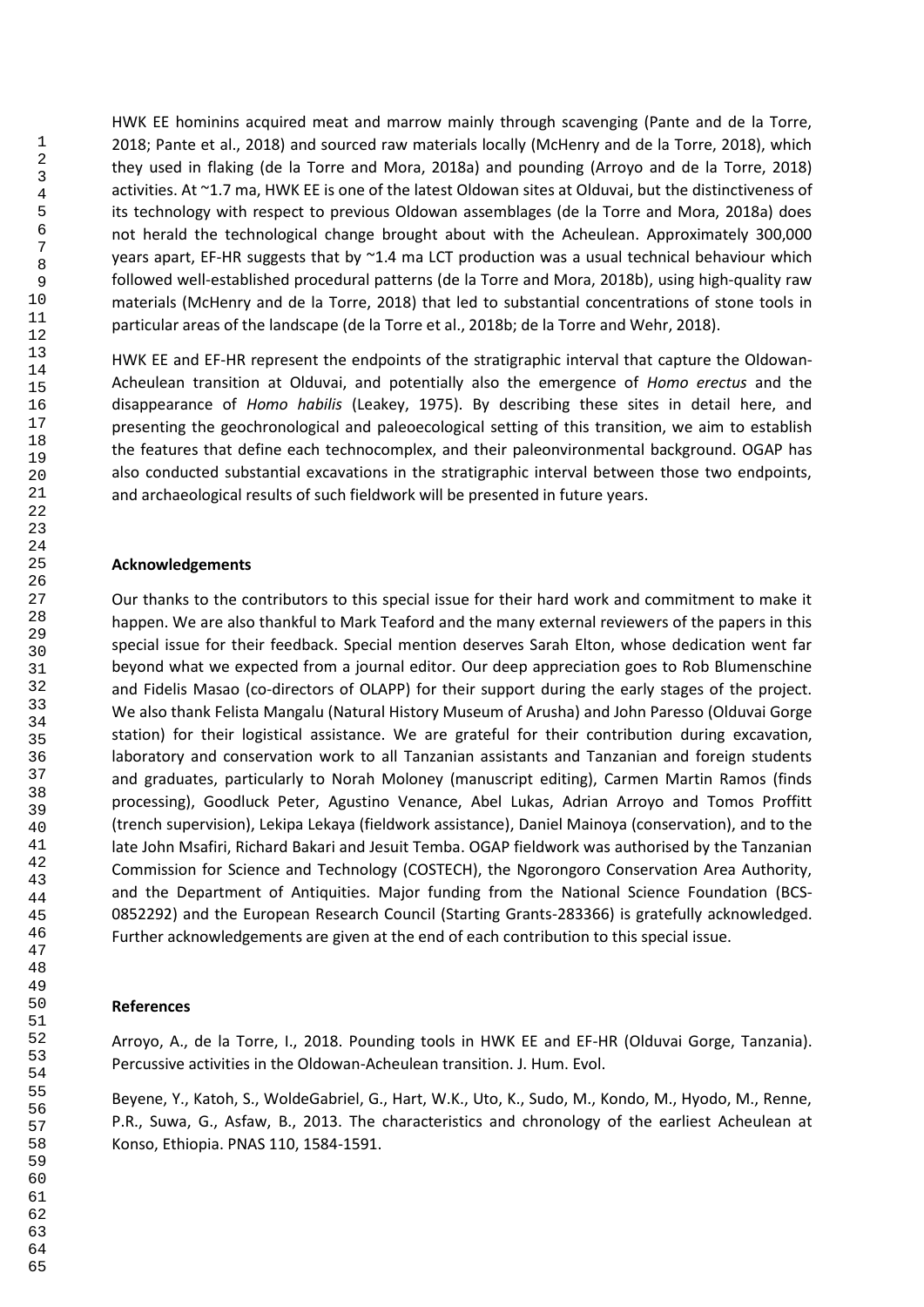Bibi, F., Pante, M., Souron, A., Stewart, K., Varela, S., Werdelin, L., Boisserie, J.-R., Fortelius, M., Hlusko, L., Njau, J., de la Torre, I., 2018. Paleoecology of the Serengeti during the Oldowan-Acheulean transition at Olduvai Gorge, Tanzania: The mammal and fish evidence. J. Hum. Evol.

Blumenschine, R.J., Masao, F.T., 1991. Living sites at Olduvai Gorge, Tanzania? Preliminary landscape archaeology results in the basal Bed II lake margin zone. J. Hum. Evol. 21, 451-462.

Curtis, G.H., Hay, R.L., 1972. Further geological studies and potassium-argon dating at Olduvai Gorge and Ngorongoro Crater. In: Bishop, W.W. and Miller, J.A. (eds) Calibration of Hominoid Evolution Recent advances in isotopic and other dating methods as applicable to the origin of man. Scottish Academic Press, Edinburgh, pp 289-301.

de la Torre, I., 2016. The origins of the Acheulean: past and present perspectives on a major transition in human evolution. Phil. Trans. R. Soc. Lon. B 371, 20150245.

de la Torre, I., Albert, R.M., Arroyo, A., Macphail, R., McHenry, L.J., Mora, R., Njau, J.K., Pante, M.C., Rivera-Rondón, C.A., Rodríguez-Cintas, Á., Stanistreet, I.G., Stollhofen, H., Wehr, K., 2018. New excavations at the HWK EE site: Archaeology, paleoenvironment and site formation processes during late Oldowan times at Olduvai Gorge, Tanzania. J. Hum. Evol.

de la Torre, I., Albert, R.M., Macphail, R., McHenry, L.J., Pante, M.C., Rodríguez-Cintas, Á., Stanistreet, I.G., Stollhofen, H., 2018. The contexts and early Acheulean archaeology of the EF-HR paleo-landscape (Olduvai Gorge, Tanzania). J. Hum. Evol.

de la Torre, I., McHenry, L.J., Njau, J.K., Pante, M.C., 2012. The Origins of the Acheulean at Olduvai Gorge (Tanzania): A New Paleoanthropological Project in East Africa. Archaeology International 15, 89-98.

de la Torre, I., Mora, R., 2005. Technological Strategies in the Lower Pleistocene at Olduvai Beds I & II. ERAUL 112, Liege.

de la Torre, I., Mora, R., 2014. The Transition to the Acheulean in East Africa: an Assessment of Paradigms and Evidence from Olduvai Gorge (Tanzania). J. Arch. Met. Theo. 21, 781–823.

de la Torre, I., Mora, R., 2018. Oldowan technological behaviour at Olduvai Gorge, Tanzania: The HWK EE stone tool assemblage. J. Hum. Evol.

de la Torre, I., Mora, R. 2018. Technological behaviour in the early Acheulean of EF-HR (Olduvai Gorge, Tanzania). J. Hum. Evol.

de la Torre, I., Wehr, K., 2018. Site formation processes of the early Acheulean assemblage at EF-HR (Olduvai Gorge, Tanzania). J. Hum. Evol.

Deino, A.L., 2012. 40Ar/39Ar dating of Bed I, Olduvai Gorge, Tanzania, and the chronology of early Pleistocene climate change. J. Hum. Evol. 63, 251-273.

Diez-Martín, F., Sánchez Yustos, P., Uribelarrea, D., Baquedano, E., Mark, D.F., Mabulla, A., Fraile, C., Duque, J., Díaz, I., Pérez-González, A., Yravedra, J., Egeland, C.P., Organista, E., Domínguez-Rodrigo, M., 2015. The Origin of The Acheulean: The 1.7 Million-Year-Old Site of FLK West, Olduvai Gorge (Tanzania). Scientific Reports 5, 17839.

Domínguez-Rodrigo, M., Pickering, T.R., Baquedano, E., Mabulla, A., Mark, D.F., et al., 2013. First partial skeleton of a 1.34-million-year-old Paranthropus boisei from Bed II, Olduvai Gorge, Tanzania. PLoS ONE 8 (e80347).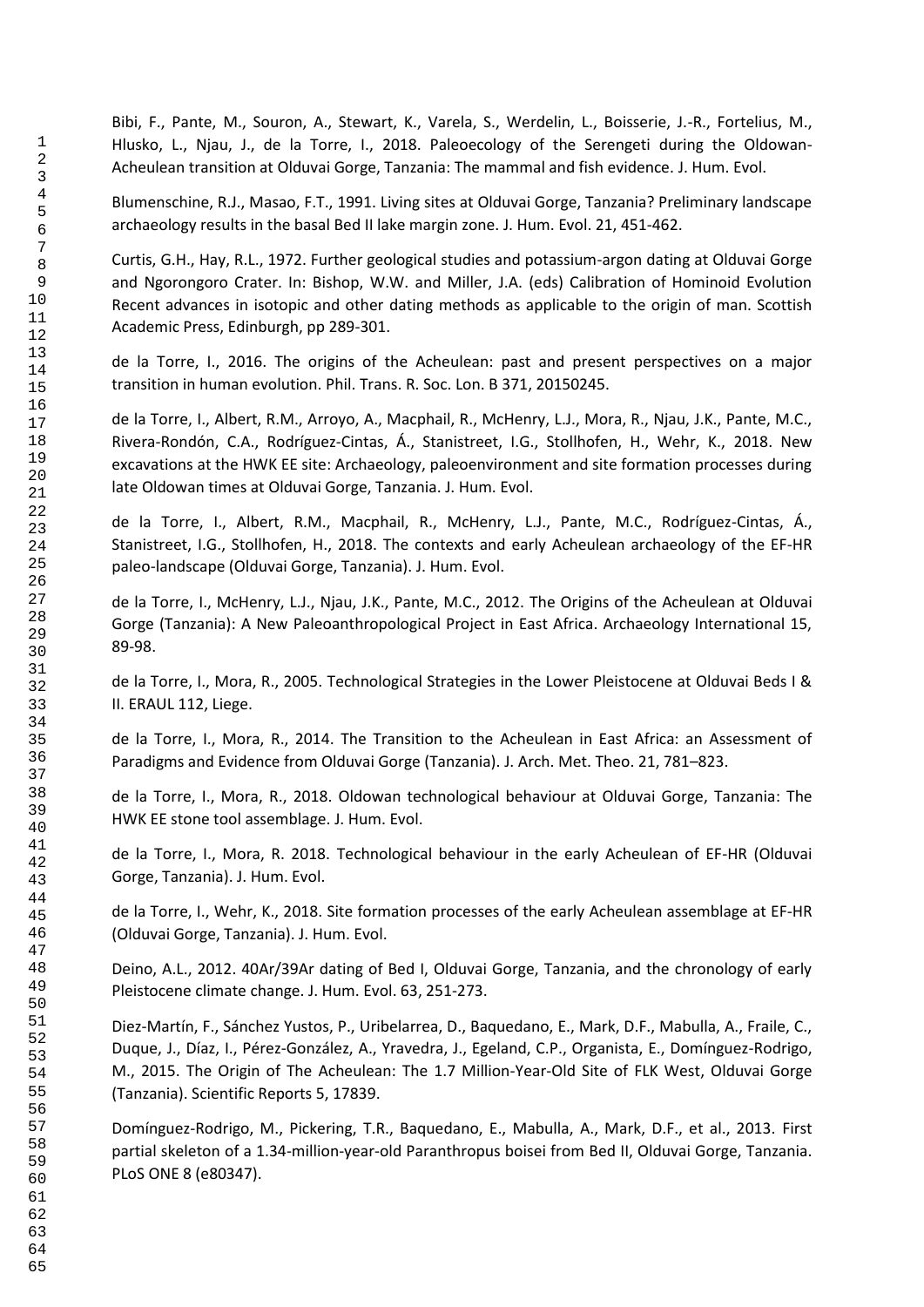Domínguez-Rodrigo, M., Diez-Martín, F., Mabulla, A., Baquedano, E., Bunn, H.T., Musiba, C., 2014. The evolution of hominin behavior during the Oldowan–Acheulean transition: Recent Evidence from Olduvai Gorge and Peninj (Tanzania). Quat. Int., 322-323: 1-314.

Domínguez-Rodrigo, M., Baquedano, E., Mabulla, A., Diez-Martín, F., Egeland, C.P., 2017. Oldowan and Acheulian archaeology of Olduvai Gorge. Boreas, 46: 605–936.

Hay, R.L., 1976. Geology of the Olduvai Gorge. University of California Press, Berkeley.

Jorayev, G., Wehr, K., Benito-Calvo, A., Njau, J., de la Torre, 2016. Imaging and photogrammetry models of Olduvai Gorge (Tanzania) by Unmanned Aerial Vehicles: A high-resolution digital database for research and conservation of Early Stone Age sites. J. Archaeol. Sci. 75, 40–56.

Leakey, L.S.B., 1936. Stone Age Africa. An outline of Prehistory in Africa. Oxford University Press, London.

Leakey, L.S.B., 1951. Olduvai Gorge. A Report On The Evolution Of The Hand-Axe Culture In Beds I-IV. Cambridge University Press, Cambridge.

Leakey, L.S.B., Hopwood, A.T., Reck, H., 1931. New Yields from the Oldoway Bone Beds, Tanganyika Territory. Nature 128, 1075.

Leakey, M.D., 1971. Olduvai Gorge. Vol 3. Excavations in Beds I and II, 1960-1963. Cambridge University Press, Cambridge.

Leakey, M.D., 1975. Cultural Patterns in the Olduvai Sequence, in: Butzer, K.W., Isaac, G.L. (Eds.), After the Australopithecines. Stratigraphy, Ecology, and Cultural Change in the Middle Pleistocene. Mouton, Chicago, pp. 477-493.

Lepre, C.J., Roche, H., Kent, D.V., Harmand, S., Quinn, R.L., Brugal, J.-P., Texier, P.-J., Lenoble, A., Feibel, C.S., 2011. An earlier origin for the Acheulian. Nature 477, 82-85.

Manega, P.C., 1993. Geochronology, geochemistry and isotopic study of the Plio-Pleistocene Hominid sites and the Ngorongoro volcanic highland in Northern Tanzania. Ph.D. Dissertation, University of Colorado, Boulder, 382 p.

McHenry, L.J., Njau, J.K., de la Torre, I., Pante, M.C., 2016. Geochemical "fingerprints" for Olduvai Gorge Bed II tuffs and implications for the Oldowan–Acheulean transition. Quat. Res. 85, 147-158.

McHenry, L., de la Torre, I., 2018. Hominin raw material procurement in the Oldowan-Acheulean transition at Olduvai Gorge. J. Hum. Evol.

McHenry, L., Stanistreet, I., 2018. Tephrochronology of Bed II, Olduvai Gorge, Tanzania, and the chronology of the Oldowan-Acheulean transition. J. Hum. Evol.

Pante, M.C., de la Torre, I., 2018. A hidden treasure of the Lower Pleistocene at Olduvai Gorge, Tanzania: The Leakey HWK EE assemblage. J. Hum. Evol.

Pante, M.C., Njau, J.K., Hensley-Marschand, B., Keevil, T.L., Martín-Ramos, C., Peters, R.F., de la Torre, I., 2018. The carnivorous feeding behavior of early Homo at HWK EE, Bed II, Olduvai Gorge, Tanzania. J. Hum. Evol.

Prassack, K., Pante, M.C., Njau, J.K., de la Torre, I., 2018. The Paleoecology of Fossil Birds from Middle Bed II, at Olduvai Gorge, Tanzania J. Hum. Evol.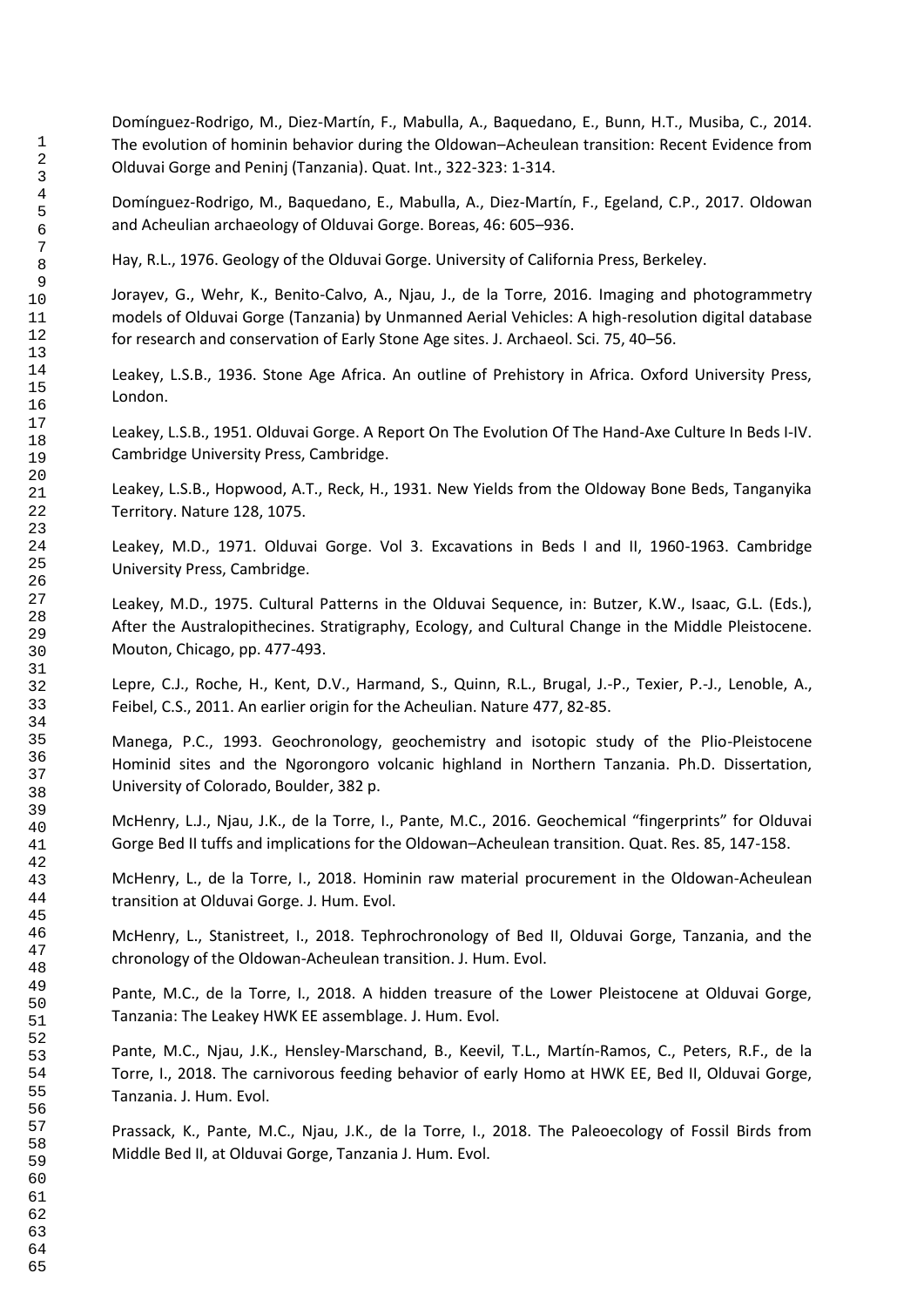Proffitt, T. 2018. Diachronic changes in Oldowan technology in Beds I and Lower Bed II. J. Hum. Evol.

Rivals, F., Uno, K.T., Bibi, F., Pante, M.C., Njau, J., de la Torre, I., 2018. Dietary traits of the ungulates from the HWK EE site at Olduvai Gorge (Tanzania): Diachronic changes and seasonality. J. Hum. Evol.

Stanistreet, I., Stollhofen, H., McHenry, L.J., de la Torre, I., 2018. Bed II Sequence Stratigraphic context of EF-HR and HWK EE archaeological sites, and the Oldowan/ Acheulean succession at Olduvai Gorge, Tanzania. J. Hum. Evol

Uno, K.T., Rivals, F., Bibi, F., Pante, M., Njau, J.K., de la Torre, I., 2018. Large mammal diets and paleoecology across the Oldowan-Acheulean transition at Olduvai Gorge, Tanzania from stable isotope and tooth wear analyses. J. Hum. Evol.

Uribelarrea, D., Martín-Perea, D., Díez-Martín, F., Sánchez-Yustos, P., Domínguez-Rodrigo, M., Baquedano, E., Mabulla, A., 2017. A reconstruction of the paleolandscape during the earliest Acheulian of FLK West: The co-existence of Oldowan and Acheulian industries during lowermost Bed II (Olduvai Gorge, Tanzania). Palaeogeogr. Palaeoclimatol. Palaeoecol. 488, 50-58.

## **Legends**

Figure 1. A) Map with localities excavated by OGAP at Olduvai Gorge (base map after Jorayev et al., 2016). B) Simplified stratigraphy of Bed II (composite section), with the stratigraphic position of localities investigated by OGAP. \* Dates from: (1) Deino, 2012; (2) Curtis and Hay, 1972, updated in McHenry and Stanistreet, 2018; (3) Manega, 1993, updated in McHenry and Stanistreet, 2018; (4) Diez-Martín et al., 2015; (5) Domínguez-Rodrigo et al., 2013. \*\* Archaeological sites within each assemblage are not plotted in stratigraphic order.